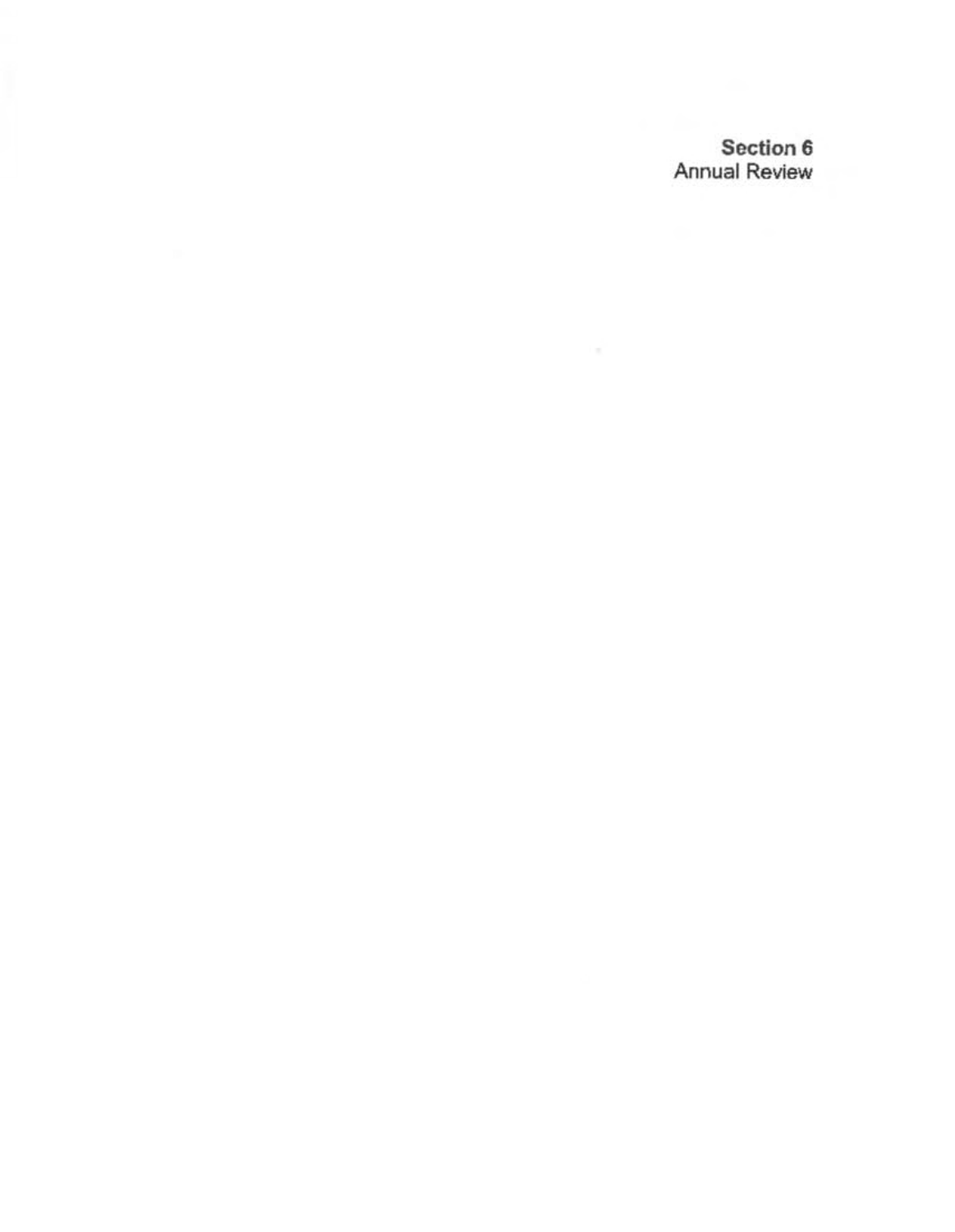

## **SECTION 6.0 - ANNUAL REVIEW**

One of the recommendations in the Comprehensive Plan is for the Wilson Town Board and Village of Wilson Board ofTrustees to establish a Comprehensive Plan Committee that will conduct an annual review of the Plan to ensure that it remains a dynamic and useful document that continuously aims to achieve the overall vision and individual goals of the community. This is accomplished through constant implementation of the recommendations, monitoring of conditions and evaluation of applied measures. This Committee could consist of current members of the Comprehensive Plan Advisory Committee, assisted by representatives from the local community, as designated by the Town and Village Boards.

The annual review should include the following:

- All site plan and subdivision approvals issued during the previous year should be reviewed in conjunction with the recommendations of the Comprehensive Plan to determine where the development activity has occurred or is proposed, if it has designed to be consistent with the vision and recommendations of the Plan, and the overall impact of these planning approvals on general land use trends in the Town.
- All rezoning decisions approved during the previous year should be reviewed in conjunction with the Comprehensive Plan to determine if these actions were undertaken in conformance with the vision and recommendations of the Plan and if the overall impacts of the rezoning decisions are consistent with the general land use trends in the Town and Village.
- The Zoning Code revisions specified in the Comprehensive Plan should be reviewed to determine which items have been accomplished and which ones should be undertaken in the coming years. The Comprehensive Plan Committee should also determine if there are any new zoning amendments that should be considered.
- The list of priority items, as contained in the implementation section of the Comprehensive Plan, should be reviewed to determine which items were accomplished

## *Section 6 - Annual Review* **1**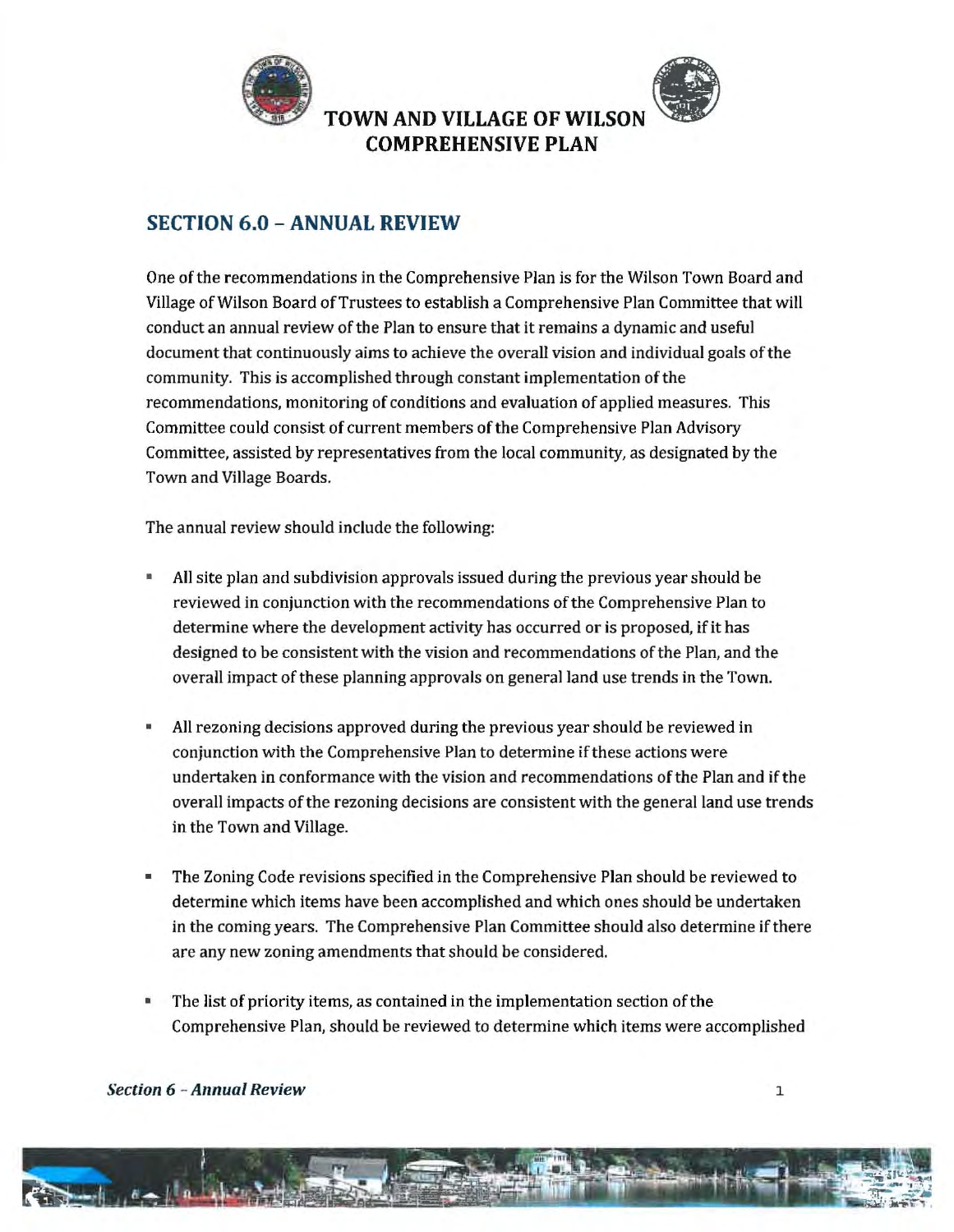

during the previous year. It should also be determined if there is a need to update or amend this list.

- Comments from the Town and Village Boards, local departments and committees, and public input gathered during the previous year should be evaluated in conjunction with the information ascertained from the reviews outlined above, and an action plan for Comprehensive Plan implementation activity in the coming year should be developed.
- The Committee should prepare a statement outlining the accomplishments of the past year, including a listing of all site plan, subdivision, and rezoning approvals, and a list of accomplishments in terms of Zoning Code amendments and other implementation activities, as specified in the Comprehensive Plan. This information, along with tbe action plan for the continuing implementation of the Comprehensive Plan, should be presented to the Town and Village Boards for their review and approval.

By following this procedure, the Town and Village of Wilson will be able to continually monitor the effectiveness of the Comprehensive Plan for achieving the future vision it articulates. It is anticipated that the Comprehensive Plan Committee will need to meet several times during the first year in order to establish procedures and review the priority actions. As items are implemented and the procedure becomes more established, less frequent meetings are likely to be required. The adjustments, amendments and changes recommended by the Committee and approved by the Town and Village Boards will be incorporated into the Comprehensive Plan by acceptance of these Boards, and provided as an annual update document

Approximately every five years, or as circumstances dictate the need, the Comprehensive Plan should be more thoroughly reviewed and updated, as required, to reflect current priorities, needs, and goals, using the annual update reports to assist in this effort. At the end of this more extensive review and update, the Town and Village should incorporate all changes into an updated plan, and undergo formal adoption procedures (including public hearings and SEQR review) to accept the updated plan. Unless there are major changes to circumstances or conditions in the Town and/or Village, it is anticipated that these reviews and re-adoption procedures will not be complicated. They are important, however, in order to ensure that the Comprehensive Plan remains a relevant and useful document to guide

## Section 6 - Annual Review 2